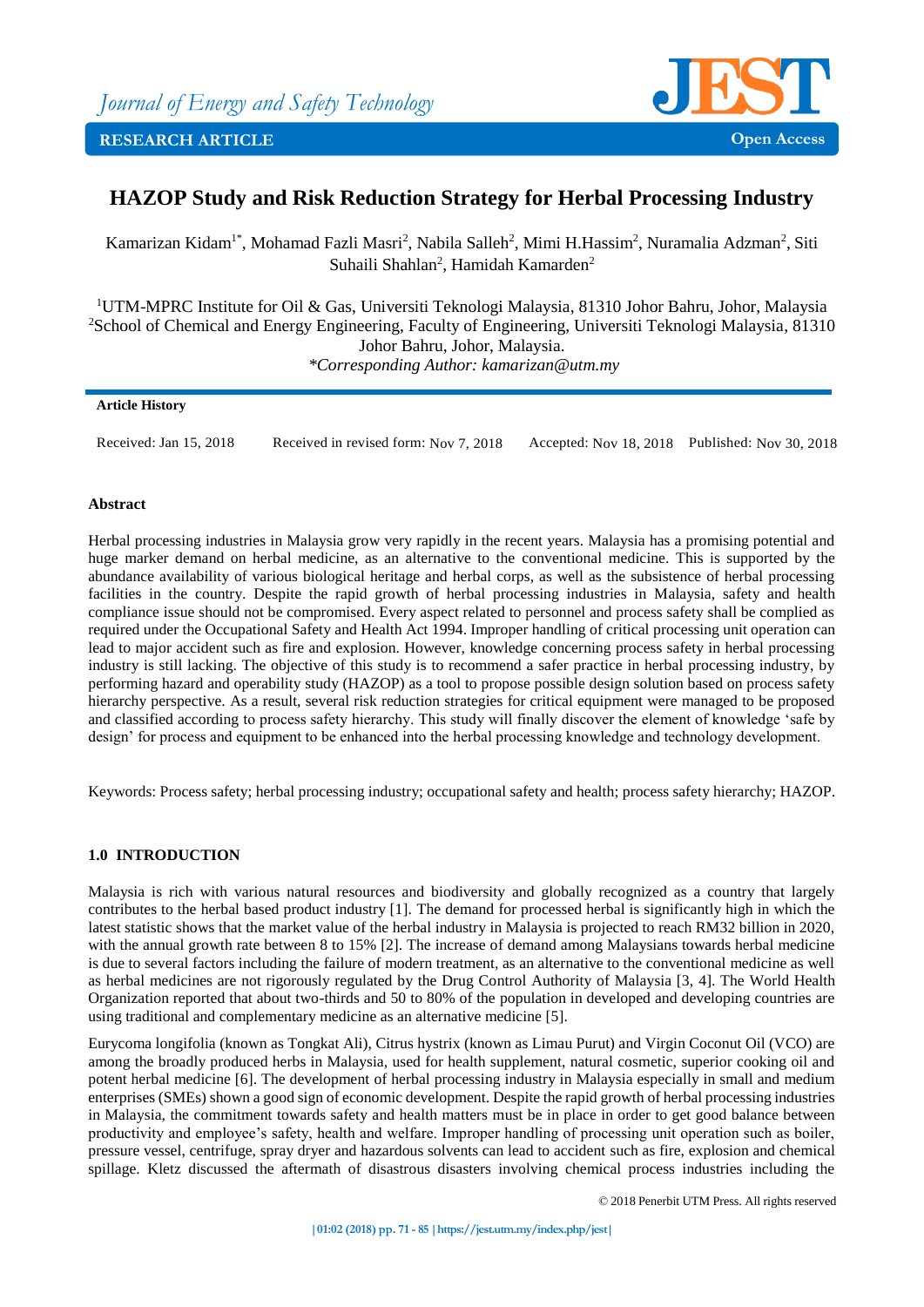Flixborough, Seveso, and Bhopal accidents, which are due to the lack of safety and health consideration, hence resulting to fatalities, occupational disaster, process failure, equipment damage as well as loss of productivity [7].

The importance of having safer operation is essential to prevent incident from happening by making the knowledge associated with particular herbal processing is available. However, nowadays knowledge related to process and equipment safety is very limited for public and industry references which lead to inability to manage the risk and hazard as well as preparing adequate control measure. In term of technology development and advancement, herbal processing technology is still not commercialized hence causing shortcomings in the industry e.g. – unstable process and limited technical knowledge due to competitiveness and secrecy in the ingredients and formulations. Further enhancement is required to improve the process stability and create safer operation in the future.

### **2.0 HERBAL PROCESSING TECHNOLOGY**

Value added processing technology for herbs and medical plants are essential for commercialisation purpose. The first step in value addition of medical plants bio resources is the production of herbal drug preparation, which is extraction of medical plant using various methods, ranging from simple traditional technologies to advanced extraction techniques. The basic parameters influencing the quality of an extract are the plant parts used as the starting material, the solvent used for extraction, the extraction technology and the crude-drug extract ratio. As reported by Handa et al., the use of appropriate extraction technology, plant material, manufacturing equipment, extraction method and solvent are certainly influencing in producing a good quality extract. Table 1 presents the comparison among the existing extraction methods for natural extracts [8].

| <b>Technology</b>                               | <b>Solvent</b>    |               | <b>Pressure</b>       | Temperature $(°C)$ |
|-------------------------------------------------|-------------------|---------------|-----------------------|--------------------|
| <b>Solvent Extraction</b>                       | Ethanol           | 3 hours       | Ambient<br>atmosphere | Boiling point      |
| <b>Water Extraction</b>                         | Distillate Water  | 2 hours       | Ambient<br>atmosphere | Boiling point      |
| <b>Soxhlet</b>                                  | Dichloromethane   | 16 hours      | Ambient<br>atmosphere | Boiling point      |
| <b>Steam Distillation</b>                       | Steam             | 2 hours       | $2-4$ bar             | Boiling point      |
| <b>Sonication</b>                               | Dichloromethane   | 30 minutes    | Ambient<br>atmosphere | Room temperature   |
| <b>Supercritical Fluid</b><br><b>Extraction</b> | Carbon Dioxide    | 30-60 minutes | 74-150 bar            | >30                |
| Phytonic                                        | Tetrafluoroethane | 30-60 minutes | $4-10$ bar            | Room temperature   |

**Table 1.** The comparison among the existing extraction methods for natural extracts

In order to extract medical ingredients from plant material, the steps involved are size reduction, extraction, filtration, concentration and drying. The general techniques of medical plant extraction include maceration, infusion, percolation, digestion, decoction, hot continuous extraction (Soxhlet), aqueous-alcoholic extraction by fermentation, counter-current extraction, ultrasound extraction (Sonication), supercritical fluid extraction, and phytonic extraction which is using hydro fluorocarbon solvents [8]. Successful determination of biologically active compounds depends on the type of solvent used in the extraction procedure. The choice of solvent is influenced by what is intended with the extract. Among the solvents that can be used in the extraction process are water, ethanol, methanol, chloroform and acetone.

## **3.0 SAFETY ISSUES IN HERBAL PROCESSING INDUSTRY**

Harjo et al. and Aziz et al. discussed on the optimization of process development and the available herbal processing technology [9, 10]. The process and technology development is important to meet a continuously increasing demand, shorter production time and cost reduction in herbal processing industries. Athimulam et al. in their works studied the economic viability of the production scheme for Tongkat Ali extraction technology focusing on the cost effective operation [11]. Despite of the process and technology development, knowledge discussing the process safety in herbal processing is still much lacking. Process safety concept was first introduced following the Seveso and Flixborough disasters. The principle of process safety management (PSM) is to make the plant owner to be responsible in managing the process hazards in their plant [12]. The herbal processing industry is not exempted, particularly due to the use of hazardous solvent and dangerous machinery. Improper handling of hazardous solvent and operating equipment can lead to unwanted accidents.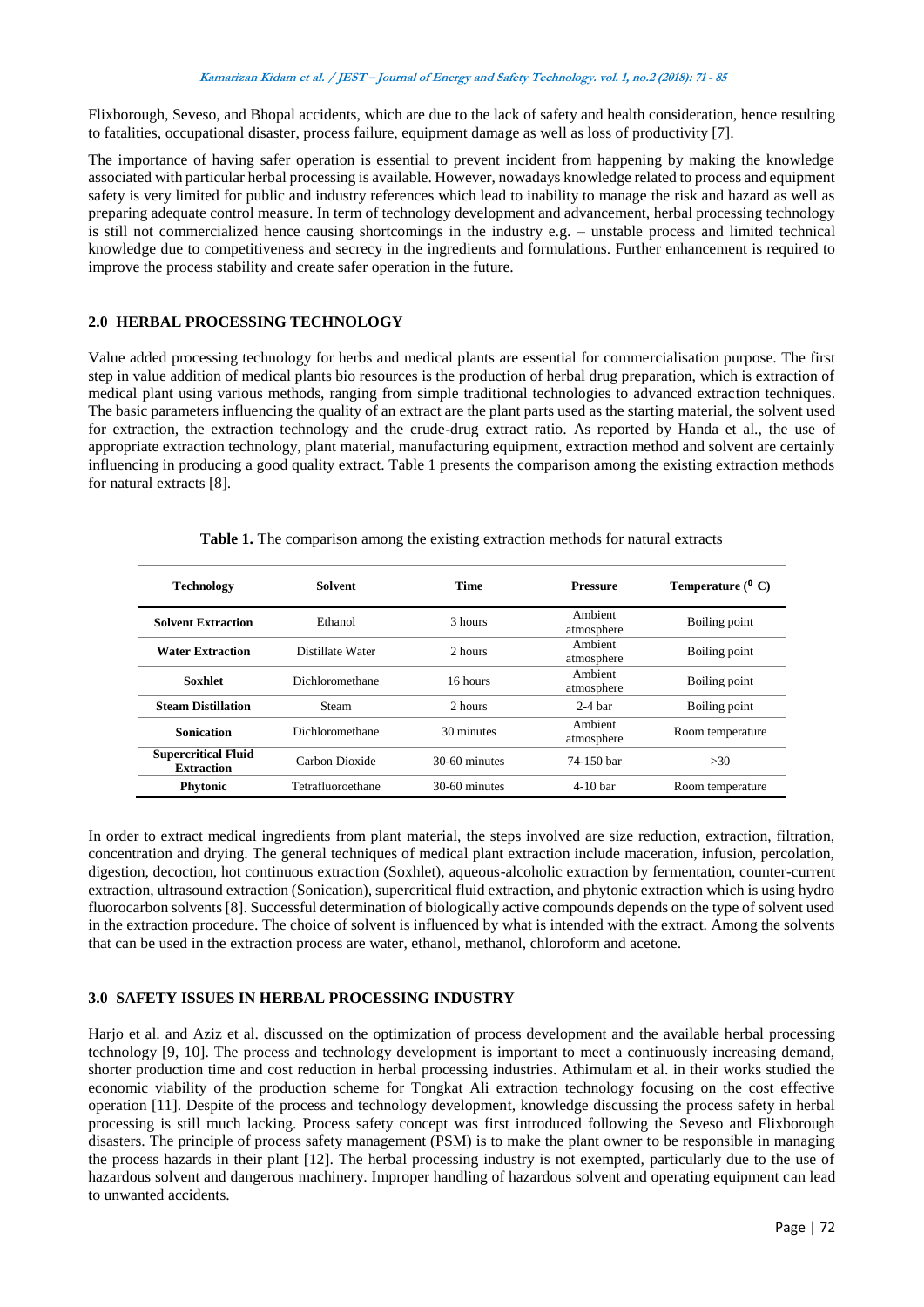In Malaysia, requirement to implement process safety is still voluntary. The study carried out by Kidam et al. shows that only chemical process industry partly implements selected PSM elements while majority of the industries are neglecting the PSM practices, including herbal process industry [13]. Herbal processing industries are obviously involved hazardous process condition, machinery and chemicals, but the operation so far is conducted without adequate safety consideration. Referring to Table 1, with the used of hazardous material and process condition, CCPS has described the possible operational deviation for related equipment for herbal processing industries and summarized as Table 2 [14].

| Equipment                      | <b>Operational</b><br><b>Deviation</b> | <b>Possible Unwanted</b><br>Event |
|--------------------------------|----------------------------------------|-----------------------------------|
| Separation (centrifuge)        | Overpressure                           | Fire and explosion                |
|                                | Loss of Containment                    | Chemical spillage                 |
| <b>Vessel</b>                  | Overpressure                           | Fire and explosion                |
|                                | <b>High Temperature</b>                | Fire and explosion                |
|                                | <b>Loss of Containment</b>             | Chemical spillage                 |
| <b>Dryer</b>                   | Overpressure                           | Fire and explosion                |
|                                | High temperature                       | Fire and explosion                |
| <b>Piping</b>                  | Overpressure                           | Fire and explosion                |
|                                | <b>High Temperature</b>                | Fire and explosion                |
|                                | Loss of containment                    | Chemical spillage                 |
|                                | <b>Wrong Composition</b>               | Runaway reaction                  |
| <b>Heat Transfer equipment</b> | Overpressure                           | Fire and explosion                |
|                                | High temperature                       | Fire and explosion                |

#### **Table 2.** Failure Scenarios for Process Industry [19]

### **4.0 RESEARCH APPROACH**

In this study, hazard identification and risk assessment for herbal processing industries is conducted using the well know approach of the hazard and operability (HAZOP) study. The method used for the HAZOP analysis is based on Nolan in his handbook Application of HAZOP and What-If Safety Review to The Petroleum, Petrochemical and Chemical Industries [15]. HAZOP technique systematically analyses system nodes and defines qualitatively how operational deviations could occur, and whether design changes, revising operating procedures or adding on control measures are required to reduce or eliminate the consequences [16]. The main feature of HAZOP is the use of guideword and parameter to derive the operational deviation. HAZOP method has been used due to the tool capability to identifying hazard and proposed the control measure. HAZOP is an experience based analysis and this method is widely used and globally recognized especially in chemical process industries. In this analysis, the hazard is identified by means of on-site observation, previous upset and maintenance record, literature review and input from the operator. The risk reduction strategy for herbal processing is proposed based on perspective of process safety hierarchy (PSH) as shown in Figure 1.

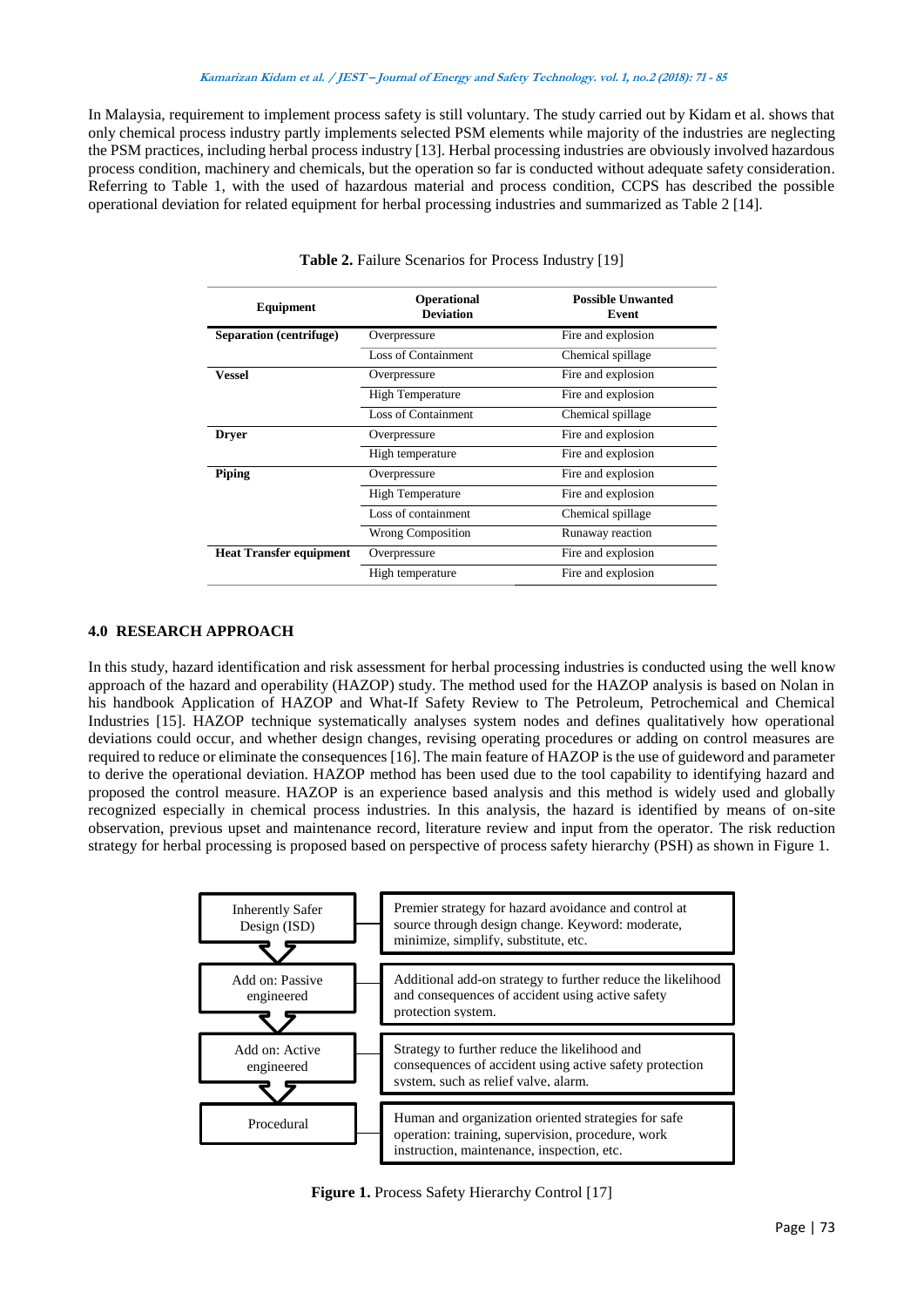### **5.0 CASE STUDY**

To understand the process, hazard and characteristics of the herbal processing, risk analysis is conducted on several case studies – Tongkat Ali, Oleoresin from Limau Purut Leaf and virgin coconut oil (VCO). The processing technology including process condition, equipment and chemical substances used will be discussed based on the process flow diagram. Based on analysis, comprehensive risk reduction strategies for herbal processing industries were proposed and ranked according to the process safety hierarchy (PSH) approach.

#### **5.1 Case Study 1: Tongkat Ali**

The main processing steps involved in Tongkat Ali's production is consisted of water extraction, concentration and spray drying operation. The process is operated using batch process. The root of Tongkat Ali is grinded and produced in chip form. Then, these chips are used in the extraction processing. The fresh ground Tongkat Ali root chips are sent to the pressurized vessel the extraction process using the solvent of boiled water at a temperature range of  $110$  to  $120<sup>o</sup>$  C. This boiling operation is maintained for two hours to provide sufficient time for the phytochemicals in the root chips to be leached into the extraction solvent. Upon the completion of the extraction process, the extracted liquid is filter before being pump and stored in a holding tank to vaporize undesired water in liquid product at boiling point temperature of water. After the liquid product is concentrated, it is sent for spray drying process to produce Tongkat Ali extract powder. The process flow is illustrated in Figure 2.



**Figure 2.** Tongkat Ali processing procedure

### **5.2 Case Study 2: Oleoresin from Limau Purut Leaf**

The main processing steps involved in oleoresin extract production of Limau Purut are consisted of extraction, concentration, condensation process and spray drying operation. The current process is operated using a batch process. The leaf of Limau Purut is grinded and produced in chips form. Then, these chips of Limau Purut is used in the extraction process. The fresh ground Limau Purut leaf chips are sent to the pressurized vessel to be extracted using the solvent of ethanol at a temperature approximately of 70 to 80 $^{\circ}$  C. This boiling operation is maintained for 3 hours to provide sufficient time for the phytochemicals in the leaf chips to be leached into the extraction solvent. Upon the completion of the extraction process, the extracted liquid is filter before being stored in a concentration vessel to vaporize undesired ethanol in liquid product at boiling point temperature of ethanol. After the liquid product is concentrated, the product of oleoresin will be stored in holding tank. However, the vaporized ethanol will enter the condenser then condensate into liquid ethanol before been reused back at extraction unit. The process flow is illustrated in Figure 3.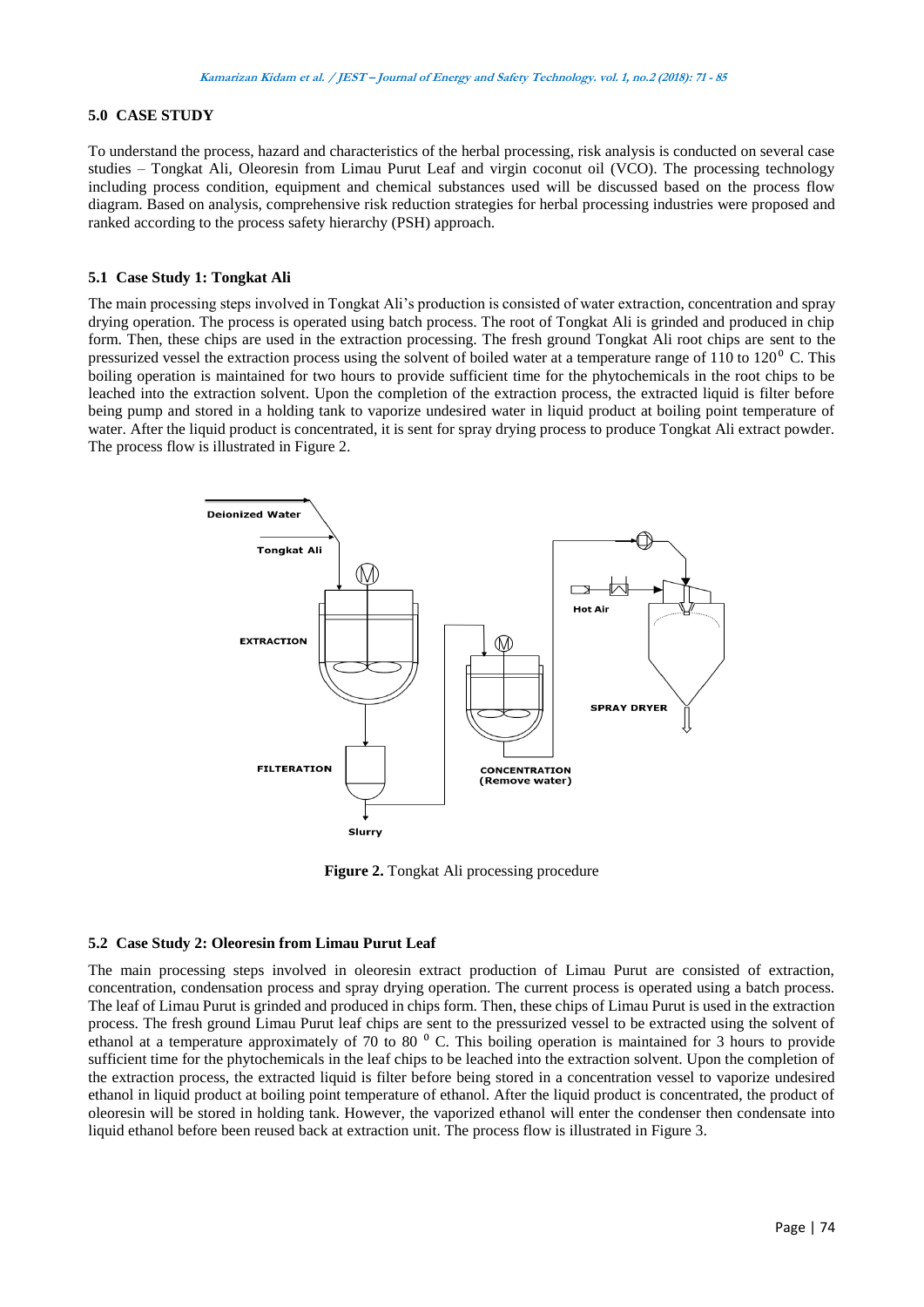

**Figure 3:** Oleoresin processing procedure

## **5.3 Case Study 3: Virgin Coconut Oil (VCO)**

The main processing steps involved in producing VCO is extraction, two phase separation process and concentration process. The equipment involved is basically a unit of disk stack type centrifuge, extraction tank, concentration tank and heat exchanger. In VCO production, the raw material used is fresh coconut milk with capacity of 300 litre per batch. The capacity could be increased depending on the tank size. Extraction tank is equipped with a pump and agitator to ensure the better process flow and to prevent solidify issue during the extraction process. The coconut milk from extraction tank will be feed through dedicated pipeline to enter centrifuge at 4.0 litre per minute and centrifuge rotor speed controlled at 12,000 rpm. The solid discharge will be activated within 300 second interval to remove solid particle trapped inside the centrifuge basket. This step is essential to prevent solid stuck issue during the separation process.

For 300 litre coconut milk capacities, the first phase solid-liquid separation takes two hours processing time where the output is semi-finished product of VCO, water and sludge. Since the principle of centrifuge is using the density difference, the lighter phase will be at top while the heavier phase will be at below line. The density difference makes the pure VCO separated from water and solid particle. The light phase of processed VCO will be transferred into the concentration tank through dedicated pipeline. Since the process using two phase separations with single unit centrifuge, the operator is required to change the 76 mm to 59 mm disk diameter in order to obtain finer product. Hot water system is essential to purge the centrifuge from any accumulated material inside the bowl and pipeline. This step is essential to free the centrifuge bowl from solid particle and prevent contamination issue. Second phase separation will separate the virgin oil from water to obtain pure VCO. The separation process is using the same parameter as the first phase extraction where the output from the separation is pure VCO and water. Pure VCO will be transported into fine VCO tank for final product packing and distribution. In ratio, about 22 to 25 percent of fine VCO will be obtained from the raw coconut milk. Details of process flow diagram is presented in Figure 4.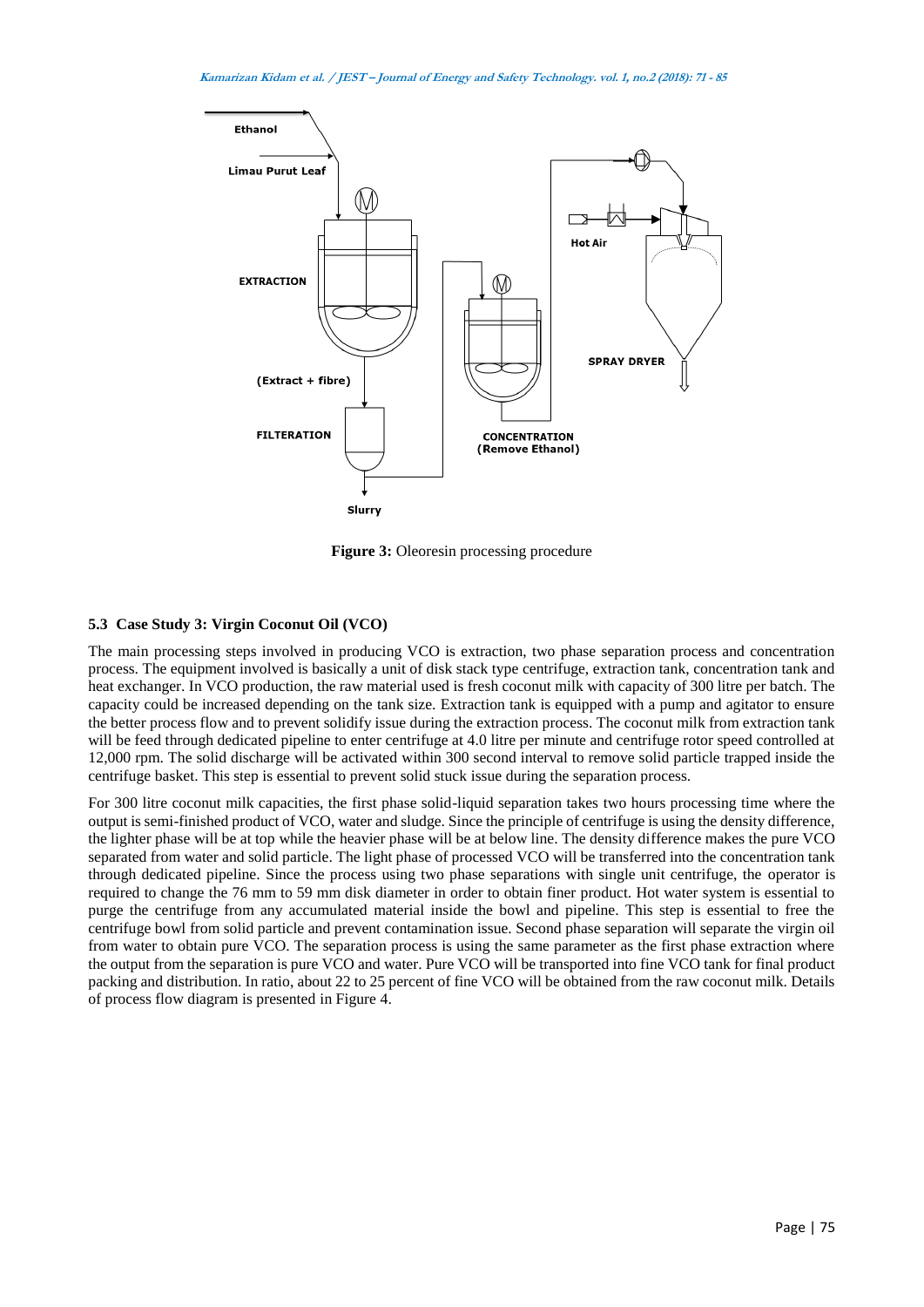

**Figure 4.** VCO processing procedure

# **6.0 RESULT AND DISCUSSION**

The HAZOP analysis was conducted to identify the process safety hazards, possible cause and control measure to prevent unwanted event related to the herbal processing. In this study, Tongkat Ali, Limau Purut, and virgin coconut oil were among the sample used to evaluate the process safety assessment in herbal processing industry. HAZOP study was conducted at critical and designated nodes including extraction vessel, concentration vessel, spray drying unit, centrifuge, and piping. The details of the HAZOP finding are shown in **Appendix A**. The summary of the HAZOP finding is summarized into Table 3.

| <b>Parameter</b>          |      | Level         | <b>Pressure</b>          |            | <b>Temperature</b> |               |            | Flow |
|---------------------------|------|---------------|--------------------------|------------|--------------------|---------------|------------|------|
| <b>Guideword</b>          | High | Low           | High                     | Low        | High               | Low           | High       | Low  |
| <b>Tongkat Ali</b>        |      |               |                          |            |                    |               |            |      |
| <b>Extraction Unit</b>    | V    | V             | N                        |            | V                  | V             |            |      |
| <b>Concentration Unit</b> | V    | $\mathcal{L}$ | ٦Ι                       |            | $\Delta$           | N             |            |      |
| Spray Dryer               | V    | $\sqrt{ }$    | N                        |            | $\mathcal{N}$      | $\sqrt{ }$    | $\sqrt{ }$ |      |
| <b>Limau Purut</b>        |      |               |                          |            |                    |               |            |      |
| <b>Extraction Unit</b>    | V    | $\mathcal{N}$ | $\mathcal{N}$            |            | $\sqrt{ }$         | $\sqrt{ }$    |            |      |
| <b>Concentration Unit</b> | V    | $\mathbf{v}$  | ٦                        |            | $\Delta$           | N             |            |      |
| Spray Dryer               | V    | $\mathcal{L}$ | $\overline{\phantom{a}}$ |            | $\mathcal{N}$      | $\mathcal{L}$ | N          |      |
| <b>VCO</b>                |      |               |                          |            |                    |               |            |      |
| Centrifuge                |      |               | N                        | $\sqrt{ }$ | $\sqrt{ }$         | V             | V          |      |
| Piping                    |      |               | N                        | $\sqrt{ }$ | $\sqrt{ }$         | $\sqrt{ }$    | N          |      |
| Tank                      |      |               |                          |            |                    |               | ٦Ι         |      |

| Table 3. Summary of HAZOP study finding for Tongkat Ali, Limau Purut, and VCO |  |  |  |
|-------------------------------------------------------------------------------|--|--|--|
|                                                                               |  |  |  |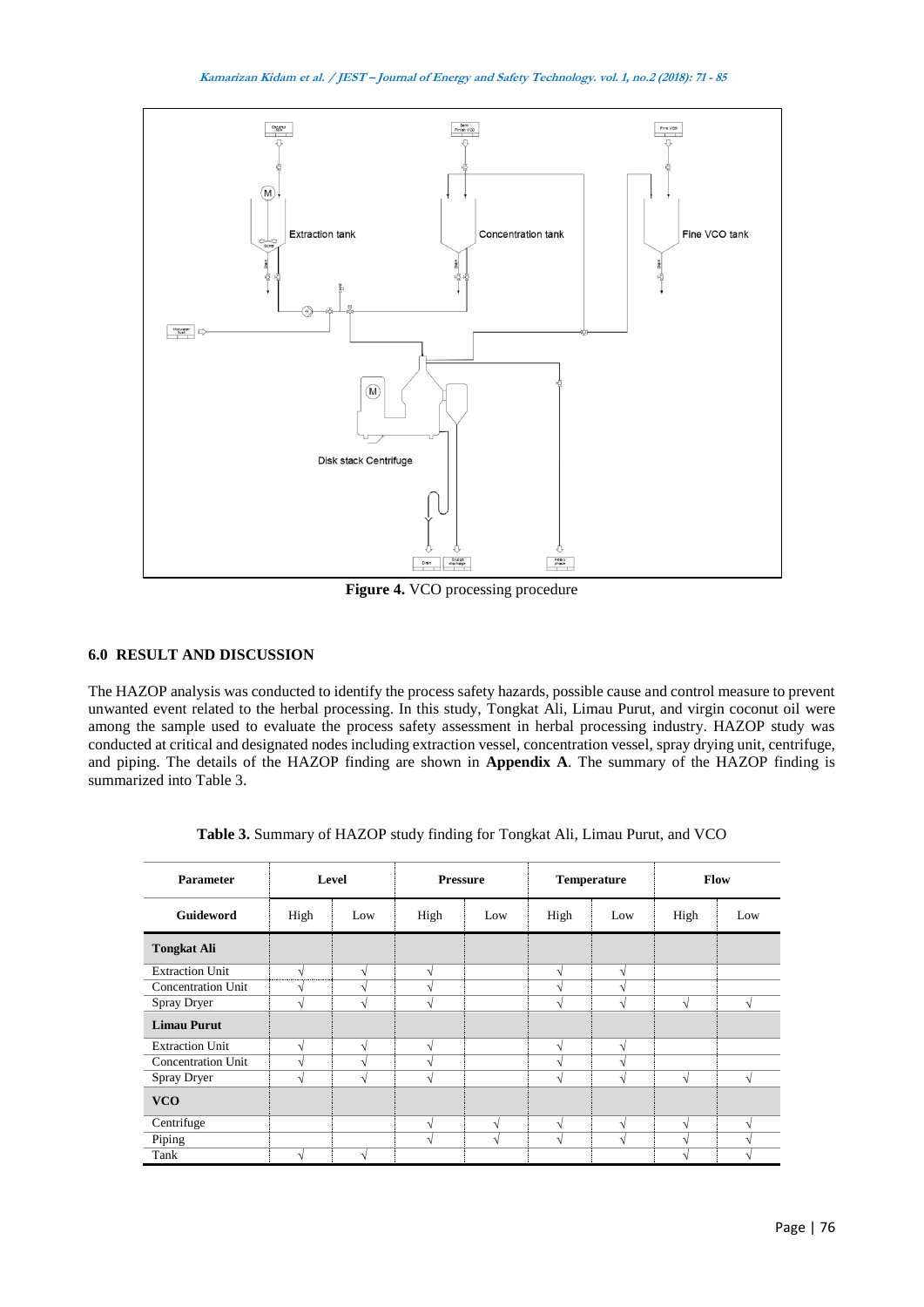The HAZOP analysis done comes together with the risk reduction measure to prevent an accident from occurring. The possible control measure was detailed out in the HAZOP finding as shown in **Appendix A**. In process safety perspective, the hierarchy of control is basically based on the PSH approach. The PSH approach is a useful guide to prioritise the effectiveness of risk reduction strategies to be implemented. Based on the HAZOP study, the proposed risk reduction measures are categorised into inherently safer, active-engineering, passive-engineering and procedural. The highly effective measure is inherently safer, follow with add-on passive and active engineering while the least effective is procedural control. The outcome of propose design solution is shown in Table 4.

| Equipment                               | <b>Process Safety Hierarchy</b>                                                                                                |                                                                                                    |                                                                                                                           |                                                                                           |  |  |
|-----------------------------------------|--------------------------------------------------------------------------------------------------------------------------------|----------------------------------------------------------------------------------------------------|---------------------------------------------------------------------------------------------------------------------------|-------------------------------------------------------------------------------------------|--|--|
|                                         | <b>Inherently Safer</b>                                                                                                        | Passive                                                                                            | Active                                                                                                                    | Procedural                                                                                |  |  |
| <b>Extraction</b><br><b>Vessel/Tank</b> | Moderate (Robust design):<br>Vessel design to accommodate<br>maximum expected<br>temperature/pressure.                         | Install open vent or<br>overflow line to<br>containment system.                                    | Install adequate<br>emergency relief device<br>(relief valve, breathing<br>valve, rupture disk, etc.)                     | Routine maintenance and<br>inspection on critical part<br>and fitting.                    |  |  |
|                                         |                                                                                                                                |                                                                                                    | High level alarm interlock<br>with automatic feed cut-<br>off.                                                            | Provide SOP to stop feed<br>when level reach a high<br>point.                             |  |  |
|                                         |                                                                                                                                |                                                                                                    | Install temperature,<br>pressure indicator                                                                                |                                                                                           |  |  |
| <b>Centrifuge</b>                       | Moderate: Operate within the<br>allowable operating and design<br>speed.                                                       | Change from manual to<br>automatic valve for<br>reliable flow rate control.                        | Install adequate<br>emergency relief device<br>(relief valve, breathing<br>valve, rupture disk, etc.)                     | Routine maintenance and<br>inspection on critical part<br>and fitting.                    |  |  |
|                                         | Moderate (Robust design):<br>Centrifuge design to<br>accommodate maximum<br>expected temperature/pressure<br>of feed material. | Cooling jacket attached to<br>centrifuge bowl.                                                     | Install high and low alarm<br>with shutdown interlock.                                                                    | Develop safety operating<br>procedure (SOP)                                               |  |  |
|                                         |                                                                                                                                |                                                                                                    | Install temperature,<br>pressure, flowrate and<br>torque indicator.                                                       | Operator shut down of<br>centrifuge when over<br>speed.                                   |  |  |
| <b>Spray Dryer</b><br>Unit              |                                                                                                                                | Install fine filter at<br>ventilation unit to prevent<br>carry-over powder<br>through ventilation. | Interlock temperature<br>indicator with hot air feed<br>valve. If temperature too<br>high, hot air feed valve<br>cut-off. | Routine maintenance and<br>inspection on critical part<br>and fitting.                    |  |  |
| Piping                                  | Moderate (Robust design):<br>Piping designed for<br>accommodate optimize<br>operating pressure/temperature.                    | Heavier walls at tees,<br>elbows, and other high<br>abrasion points.                               | Install flowrate indicator<br>(FI) at inlet feed with<br>sight glass.                                                     | Periodic maintenance<br>such as flushing,<br>blowdown, internal line<br>cleaning devices. |  |  |
|                                         | Selection of pipe size to limit<br>velocities and material type to<br>resist erosion.                                          | Use jacketed or adequate<br>insulation pipe.                                                       | Install non-return valve<br>spring type at critical line.                                                                 | Periodic inspection at<br>high wear points.                                               |  |  |
|                                         | Simplify: Design pipeline with<br>minimize tees and elbows.                                                                    | Securely anchor piping in<br>case of release.                                                      | Install pressure relief<br>valve at critical point.                                                                       | Develop safety operating<br>procedure.                                                    |  |  |
|                                         |                                                                                                                                | Use of automatic valve<br>for reliable flow rate<br>control.                                       | Install temperature<br>indicator (TI).                                                                                    |                                                                                           |  |  |
| Concentration<br><b>Vessel/Tank</b>     | Moderate (Robust design):<br>Vessel design to accommodate<br>maximum expected<br>temperature/pressure of feed<br>material.     | Install open vent or<br>overflow line to<br>containment system.                                    | Install adequate<br>emergency relief device<br>(relief valve, breathing<br>valve, rupture disk, etc.)                     | Routine maintenance and<br>inspection on critical part<br>and fitting.                    |  |  |
|                                         |                                                                                                                                |                                                                                                    | High level alarm and<br>automatic feed cut-off                                                                            | Provide SOP to stop feed<br>when level reach a high<br>point.                             |  |  |

**Table 4.** Possible control method based on process safety hierarchy preference.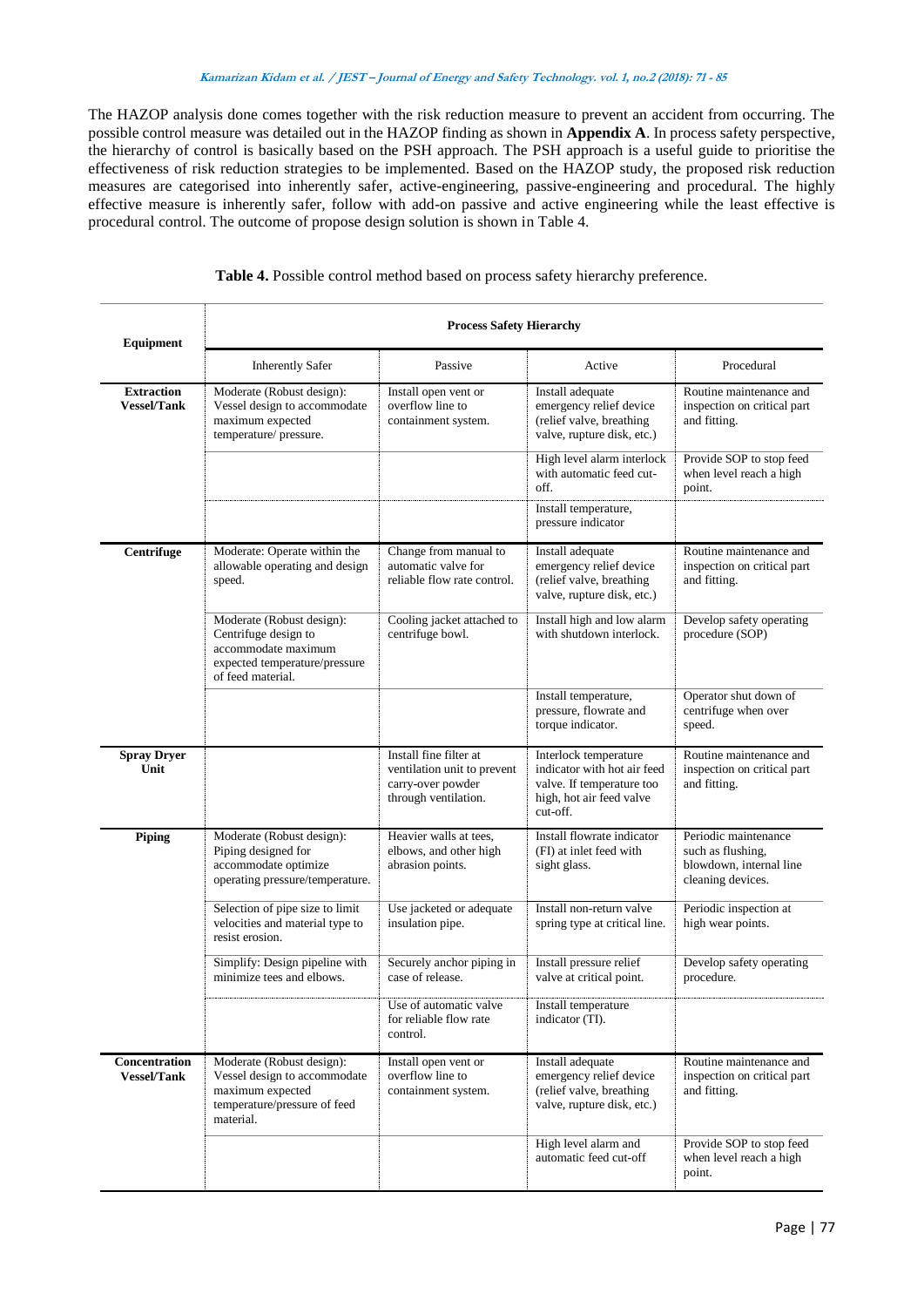Knowledge on process safety is an important element to prevent and reduce the accident and fatality cases in workplace. Data by DOSH show that the accident rate in Malaysia is recorded at 2.88 per 1,000 workers in year 2016 [18]. The effective strategy has to develop in reducing the accident rate in Malaysia, by enhancing the knowledge related to 'safe by design' as well as safe working practice. PSM knowledge is important to bridging the gap between CPI and herbal processing industries. National Occupational Safety and Health Master Plan 2020 (OSHMP2020) has stated the importance of having good knowledge and competencies in managing risk at workplace under Strategy 2 Programme 1. The developed knowledge is expected to contribute towards the enhancement of knowledge and herbal processing technology, as well as to increase the understanding on the operational deviation, risk factor and preventing the similar accident from re-occur. This study was designed to integrate the element of process safety and design review on equipment as a tool to identify the risk factor at design stage, and propose the possible design solution to the process as well as the critical equipment.

### **7.0 CONCLUSION**

Herbal processing industries are not exempted from having a risk to cause process accidents, particularly due to process failure or equipment failure scenario. Based on the process safety assessment conducted in the Tongkat Ali, Limau Purut and VCO processing industry, the findings show that the issue of process safety hazard is significant. There are few operational deviations identified which can cause harmful and lead to process accident such as fire, explosion and chemical spillage. Several risk reduction strategies have been suggested according to process safety hierarchy including inherently safer design, passive, active and procedural. Most importantly, element of knowledge 'safe by design' on process and equipment safety knowledge must be incorporated into the herbal processing technology development to create a safer working environment.

#### **References**

- [1] Aziz, R. A., Sarmidi, M. R., Kumaresan, S. and Foo D. C. Y. (2005). Engineering Aspects of Herbal and Phytochemical Processing: A Malaysian Perspective.
- [2] Zakaria, M. H. (2015). Review of Policies and Issues in the Malaysian Herbal Industry. Economic and Technology Management Research Centre. Selangor: MARDI.
- [3] Ali, R. M., (2005). Harnessing the Cures from Malaysian Rain-Forest. Proceeding of the 6th National Congress on Genetics, 12-14 May 2005, Kuala Lumpur.
- [4] Aziz, Z., & Tey, N. (2009). Herbal medicines: Prevalence and predictors of use among Malaysian adults. Complementary Therapies in Medicine, 17, 44-50.
- [5] Siti, Z., Tahir, A., Farah, A. I., & Fazlin, S. A. (2009). Use of traditional and complementary medicine in Malaysia: a baseline study. Complementary Therapies in Medicine, 17, 292-299.
- [6] Marina, A., Man, Y. C., & Amin, I. (2009). Virgin coconut oil: emerging functional food oil. Food Science & Technology, 481-487.
- [7] Kletz, T. (2001). Learning from Accidents (Third ed.). Great Britain: Gulf Professional Publishing.
- [8] Handa, S. S., Khanuja, S. P., Longo, G., & Rakesh, D. D. (2008). Extraction Technologies for Medicinal and Aromatic Plants. Trieste, Italy: United Nations Industrial Development Organization and the International Centre for Science and High Technology.
- [9] Harjo, B., Wibowo, C., and NG, K. M. (2004). Development of Natural Product Manufacturing Processes. Chemical Engineering Research and Design. 82, 1010-1028.
- [10] Aziz, R. A., Sarmidi, M. R., Kumaresan, S., & Dominic, C. (2005). Engineering Aspect of Herbal and Phytochemical Processing: A Malaysian Perspective. Universiti Teknologi Malaysia, CEPP. Johor: JURUTERA.
- [11] Athimulam, A., Kumaresan, S., Foo, D. C., Sarmidi, M. R., & Aziz, R. A. (2006). Modelling And Optimization Of Eurycoma Longifolia Water Extract Production. Food and Bioproducts Processing, 84, 139-149.
- [12] Atherton, J., & Gil, F. (2008). Incidents that Define Process Safety. . New York, USA: Wiley-AIChE.
- [13] Kidam, K., Sahak, H. A., Hassim, M. H., Shahlan, S. S., & Hurme, M. (2016). Inherently safer design review and their timing during chemical process development and design. Journal of Loss Prevention in the Process Industries, 47-58.
- [14] CCPS. (1998). Guidelines For Design Solutions for Process Equipment Failures. New York, US: Center For Chemical Process Safety.
- [15] Nolan, D. P. (1994). Application of HAZOP And What-If Safety Review to The Petroleum, Petrochemical and Chemical Industries. US: NOYES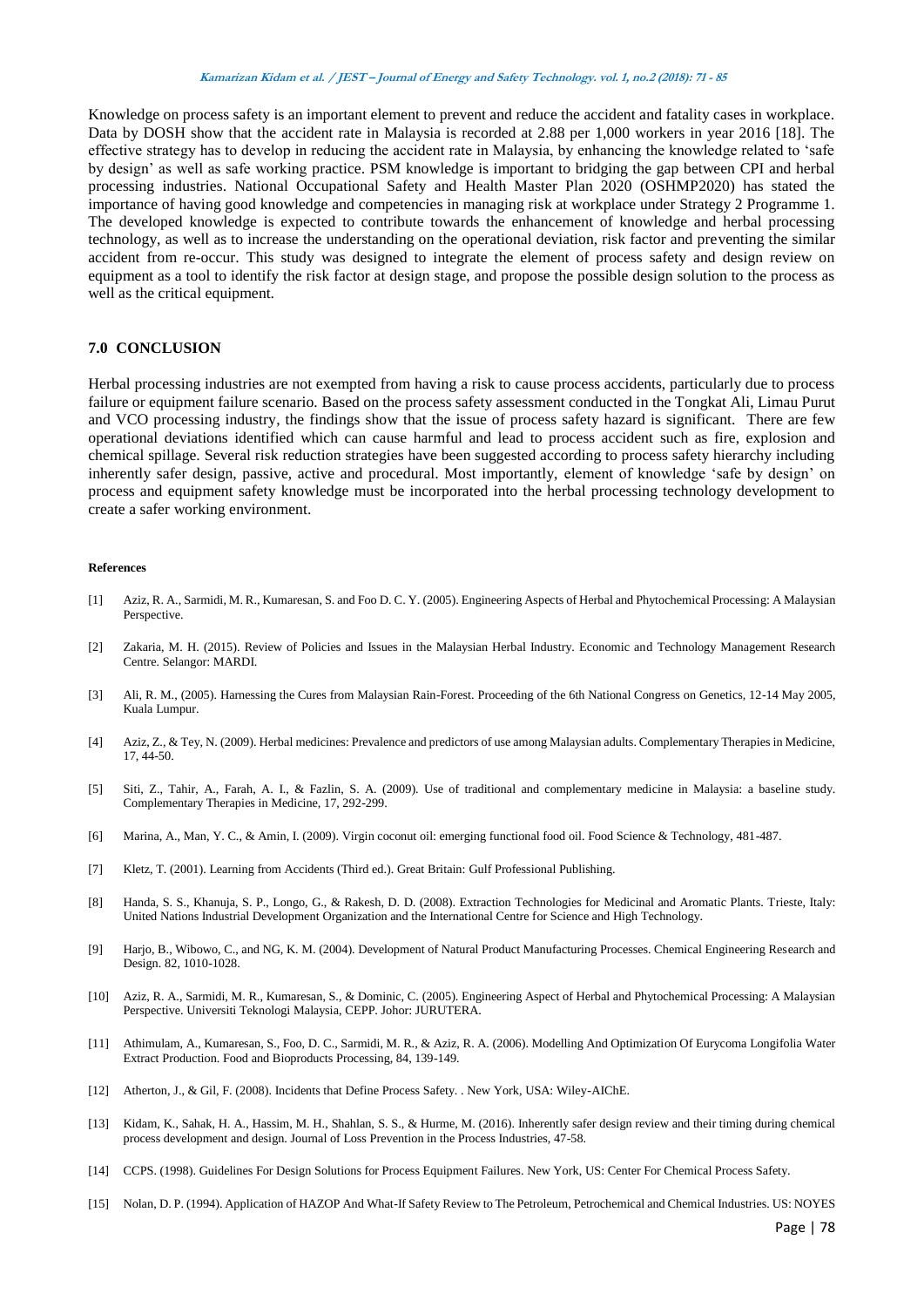Publication.

- [16] Alaei, R., Mansoori, S. A., Moghaddam, A. H., Mansoori, S. M., & Mansoori, N. (2014). Safety Assessment Approach Of Hazard And Operability (Hazop) For Sulfur Recovery Unit Claus Reaction Furnace Package; Blower; Heat Exchanger Equipment In South Pars Gas Processing Plant. Journal of Natural Gas Science and Engineering, 271-284.
- [17] Kidam, K., Hussin, N., Hassana, O., Ahmad, A., Johari, A., & Hurme, M. (2014). Accident prevention approach throughout process design life cycle. Process Safety and Environmental Protection, 412–422.
- [18] DOSH. (2017). National Occupational Accident & Fatality Rate. Department of Occupational Safety and Health Malaysia. Putrajaya: DOSH.
- [19] Center for Chemical Process Safety. (1997). Guidelines For Design Solutionsfor Process Equipment Failures. New York, US: Center For Chemical Process Safety.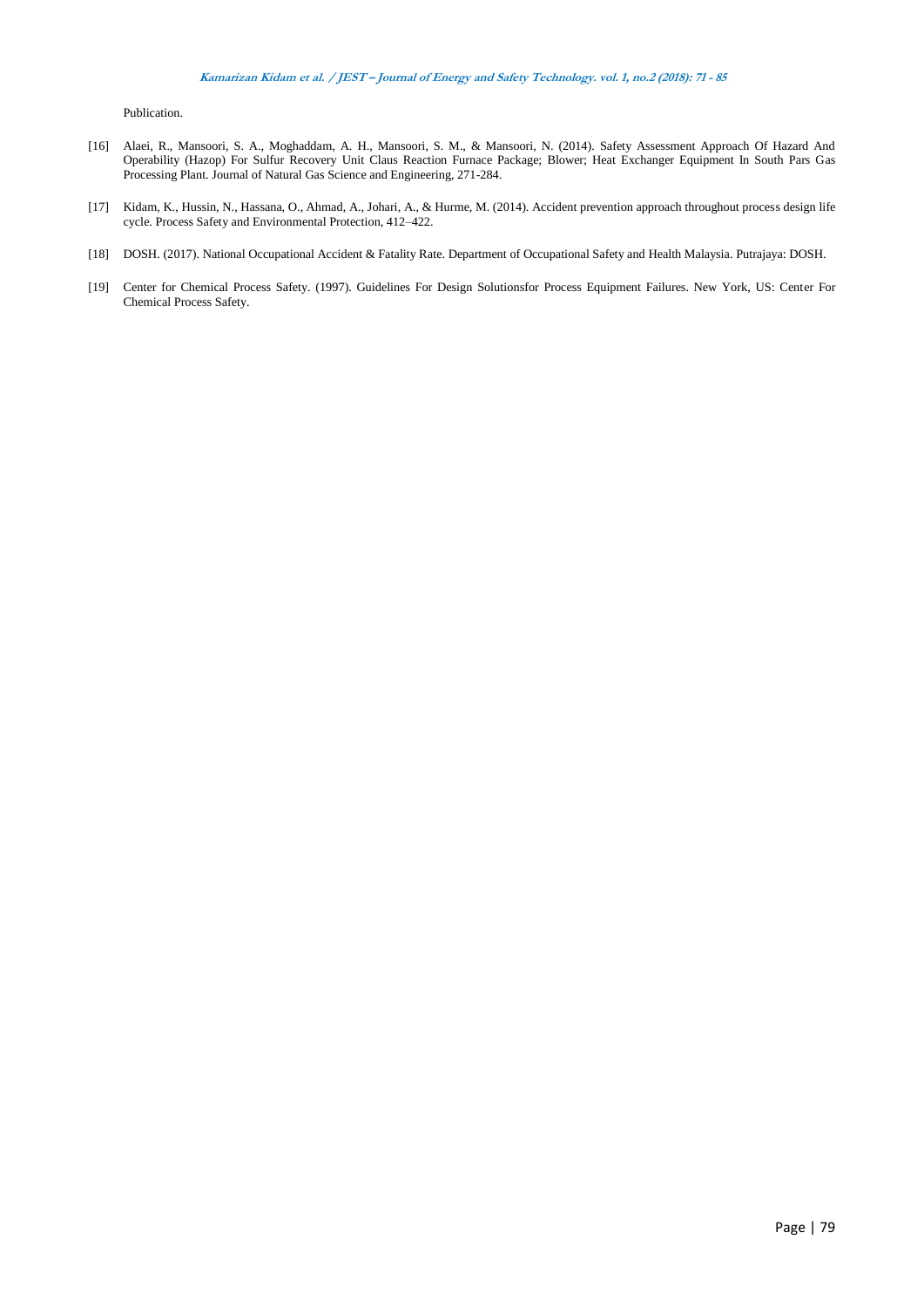# **APPENDIX A**

| <b>Parameter</b> | <b>Deviation</b>                  | <b>Possible Causes</b>                                                    | Safeguard/Control                                                                                                                                                                                                                                                                                                                                                                                                                                                                                                                        |
|------------------|-----------------------------------|---------------------------------------------------------------------------|------------------------------------------------------------------------------------------------------------------------------------------------------------------------------------------------------------------------------------------------------------------------------------------------------------------------------------------------------------------------------------------------------------------------------------------------------------------------------------------------------------------------------------------|
| Level            | High<br>Level                     | Excess deionized water<br>added in extraction<br>vessel                   | Install level transmitter interlock with overflow<br>nozzle to containment system.<br>High level alarm and automatic feed<br>Cut-off/isolation.<br>Install sight glass<br>Provide SOP to stop feed when level reach a high<br>point.                                                                                                                                                                                                                                                                                                     |
|                  | Low<br>Level                      | Too little deionized<br>water added in extraction<br>vessel               | Install level transmitter<br>Install low alarm system with shutoff mode<br>Maintenance of vessel<br>Operating instruction to manual shutoff when low<br>level indication.                                                                                                                                                                                                                                                                                                                                                                |
| Temperature      | <b>High</b><br><b>Temperature</b> | Jacket not switch off the<br>steam after reaching<br>required temperature | Vessel design to accommodate maximum<br>expected temperature of feed material and use<br>robust construction material.<br>Install temperature transmitter to indicate the<br>temperature inside extraction vessel.<br>High temperature interlock to activate cooling or<br>shutoff feeds at high temperature.<br>Emergency relief device and interlock shutdown.<br>Locate vessel to minimize exposure.                                                                                                                                  |
|                  | Low<br><b>Temperature</b>         | Low steam supply                                                          | Vessel design to accommodate minimum<br>expected temperature.<br>Low temperature alarm and shutdown interlock.<br>Manual system shutdown on low temperature<br>indication.<br>Regular maintenance of equipment.                                                                                                                                                                                                                                                                                                                          |
| Pressure         | High<br><b>Pressure</b>           | More vapour in vessel<br>due to high temperature<br>inside vessel         | Vessel design accommodating maximum supply<br>pressure and use robust construction material.<br>Install pressure transmitter and pressure controller<br>to indicate the pressure inside extraction vessel.<br>Interlock pressure controller with relief valve, if<br>pressure too high, relief valve will be activated<br>(venting system).<br>Flow shutdown interlock activated by high<br>pressure or high flow condition.<br>Emergency relief device such as pressure relief<br>valve and bursting disk.<br>Emergency shutdown logic. |
| Agitation        | <b>Less Agitation</b>             | Failure of motor, stirrer<br>or blades<br>Pump damage.                    | Immediate stop feeding on detection of loss of<br>agitation.<br>Automatic backup pump around system.                                                                                                                                                                                                                                                                                                                                                                                                                                     |

# **Table A1:** HAZOP for Extraction Vessel (Tongkat Ali and Limau Purut)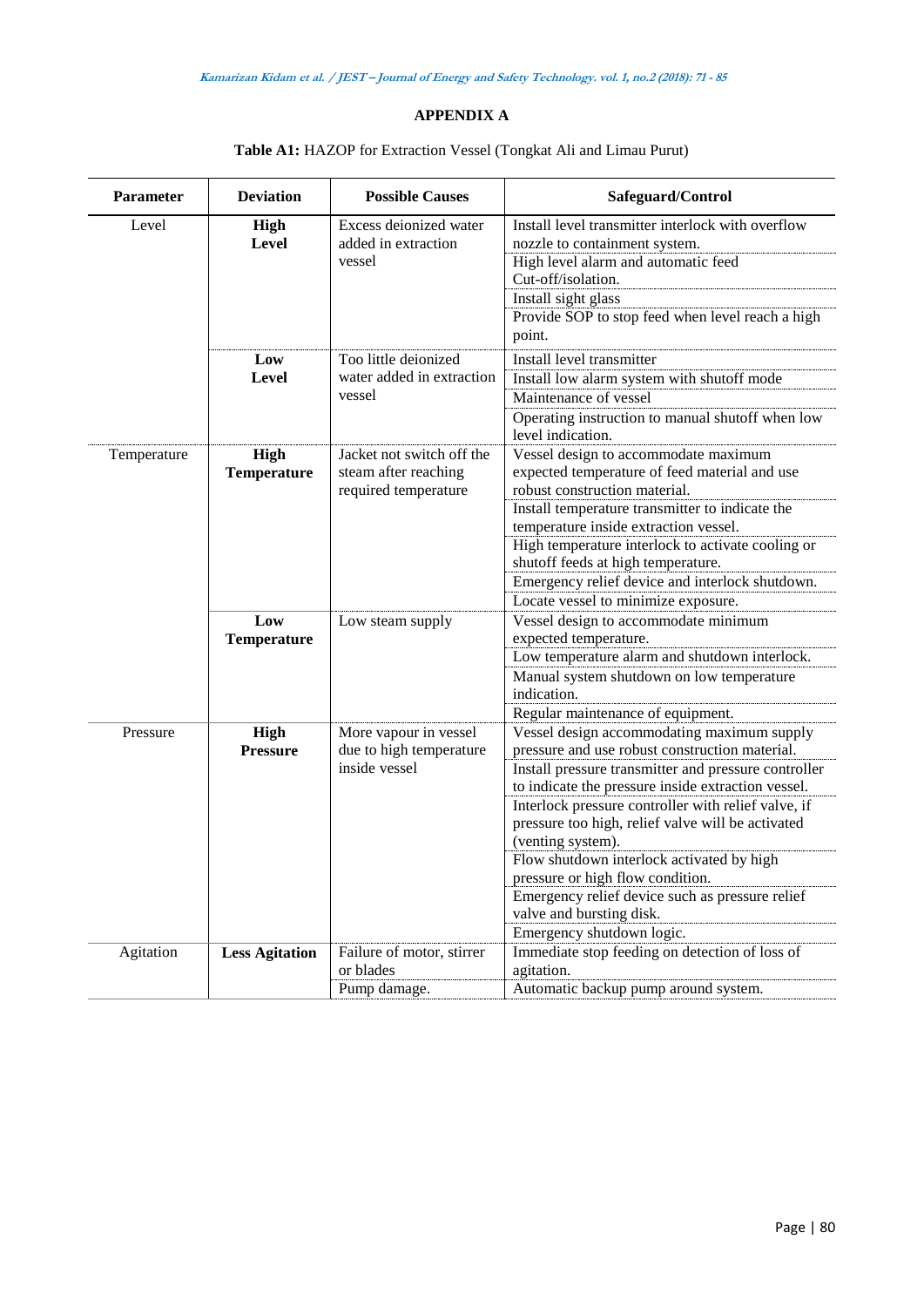| Parameter   | <b>Deviation</b>      | <b>Possible Causes</b>               | Safeguard/Control                                                                  |
|-------------|-----------------------|--------------------------------------|------------------------------------------------------------------------------------|
| Level       | High<br>Level         | Excess solution inside<br>the vessel | Install level transmitter interlock with overflow<br>nozzle to containment system. |
|             |                       |                                      | High level alarm and automatic feed<br>Cut-off/isolation.                          |
|             |                       |                                      | Install sight glass inside vessel.                                                 |
|             |                       |                                      | Provide SOP to stop feed when level reach a high<br>point.                         |
|             | Low<br>Level          | Less solution inside the<br>vessel   | Install temperature transmitter to indicate the<br>temperature inside vessel.      |
|             |                       |                                      | Install sight glass inside vessel                                                  |
|             |                       |                                      | Provide SOP                                                                        |
| Temperature | <b>High</b>           | Jacket not switch from               | Vessel design to accommodate maximum                                               |
|             | <b>Temperature</b>    | steam to cooling water               | expected temperature of feed material.                                             |
|             |                       | after reaching required              | Install temperature transmitter to indicate the<br>temperature inside the vessel.  |
|             |                       | temperature                          | High temperature interlock to activate cooling or                                  |
|             |                       |                                      | shutoff feeds at high temperature.                                                 |
|             |                       |                                      | Emergency relief device and interlock shutdown.                                    |
|             |                       |                                      | Manual shutdown on high temperature indication.                                    |
|             | Less                  | Low steam supply                     | Install temperature transmitter to indicate the                                    |
|             | <b>Temperature</b>    |                                      | temperature inside condenser.                                                      |
|             |                       |                                      | Maintenance of instrumentation.                                                    |
| Pressure    | <b>High</b>           | More vapour in vessel                | Vessel design accommodating maximum supply                                         |
|             | <b>Pressure</b>       | due to high temperature              | pressure.                                                                          |
|             |                       | inside vessel.                       | Install pressure transmitter and pressure controller                               |
|             |                       |                                      | to indicate the pressure inside extraction vessel.                                 |
|             |                       |                                      | Interlock pressure controller with relief valve, if                                |
|             |                       |                                      | pressure too high, relief valve will be activated                                  |
|             |                       |                                      | (venting system).                                                                  |
|             |                       |                                      | Flow shutdown interlock activated by high                                          |
|             |                       |                                      | pressure or high flow condition.                                                   |
|             |                       |                                      | Emergency relief device such as pressure relief                                    |
|             |                       |                                      | valve and bursting disk.                                                           |
|             |                       |                                      | Emergency shutdown logic.                                                          |
| Agitation   | <b>Less Agitation</b> | Failure of motor, stirrer            | Immediate stop feeding on detection of loss of                                     |
|             |                       | or blades.                           | agitation.                                                                         |
|             |                       | Pump damage.                         | Automatic backup pump around system.                                               |

# **Table A2:** HAZOP for Concentration Vessel (Tongkat Ali and Limau Purut)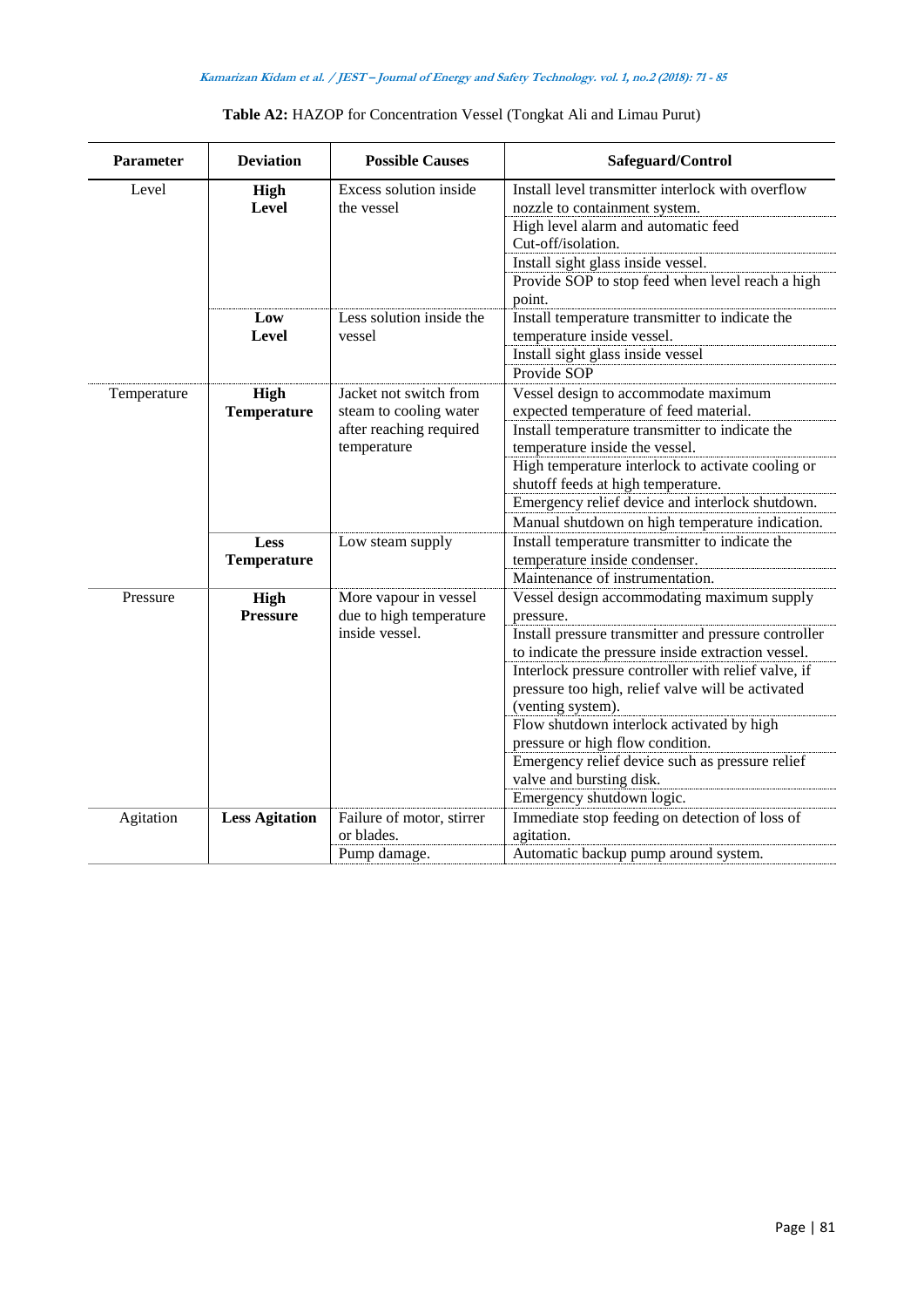| <b>Parameter</b> | <b>Deviation</b>           | <b>Possible Causes</b>                              | Safeguard/Control                                                                                                                                                                    |
|------------------|----------------------------|-----------------------------------------------------|--------------------------------------------------------------------------------------------------------------------------------------------------------------------------------------|
| Temperature      | High<br><b>Temperature</b> | High flow of hot air<br>supply.                     | Install temperature indicator to indicate inside<br>temperature of vessel.                                                                                                           |
|                  |                            |                                                     | Interlock temperature indicator with hot air feed<br>valve. If temperature too high, hot air feed valve<br>will close.                                                               |
|                  |                            |                                                     | Interlock temperature indicator with pump of hot<br>air on ventilation unit. If the temperature too high,<br>the pump will activate to discharge the hot air<br>through ventilation. |
|                  | Low                        | Accumulated powder<br>Low flow of hot air           | Maintenance of instrument.<br>Install temperature indicator to indicate<br>temperature inside of vessel.                                                                             |
|                  | <b>Temperature</b>         | supply.                                             | Interlock temperature indicator with hot air feed<br>valve. If temperature too low, hot air feed valve<br>will open.                                                                 |
|                  |                            |                                                     | Maintenance of instrument.                                                                                                                                                           |
| Pressure         | High                       | Accumulation of                                     | Install pressure indicator to indicate pressure                                                                                                                                      |
|                  | <b>Pressure</b>            | material at feed due to<br>not fully dry will cause | inside of vessel.                                                                                                                                                                    |
|                  |                            |                                                     | Install bursting disk.                                                                                                                                                               |
|                  |                            | chocking.                                           | Emergency shutdown logic.                                                                                                                                                            |
|                  |                            |                                                     | Increase the size of production line.                                                                                                                                                |
| Flowrate         | <b>High Flow</b>           | Chocking on the feed                                | Install flowrate indicator on feed line and                                                                                                                                          |
|                  |                            | line. Powder carry-out                              | interlock with the feed line valve.                                                                                                                                                  |
|                  |                            | through ventilation                                 | Install flowrate indicator on product line and                                                                                                                                       |
|                  |                            | system.                                             | interlock with pump.                                                                                                                                                                 |
|                  |                            |                                                     | Install fine filter at ventilation unit to prevent<br>carry-over powder through ventilation.                                                                                         |
|                  | <b>Low Flow</b>            | Accumulated powder at                               | Install flowrate indicator on product line and                                                                                                                                       |
|                  |                            | feed valve and                                      | interlock with hot air feed valve. If the flow is too                                                                                                                                |
|                  |                            | production line due to                              | low, hot air feed will open.                                                                                                                                                         |
|                  |                            | powder not fully dried.                             | Maintenance of instrument.                                                                                                                                                           |

# **Table A3:** HAZOP for Spray Dryer Unit (Tongkat Ali and Limau Purut)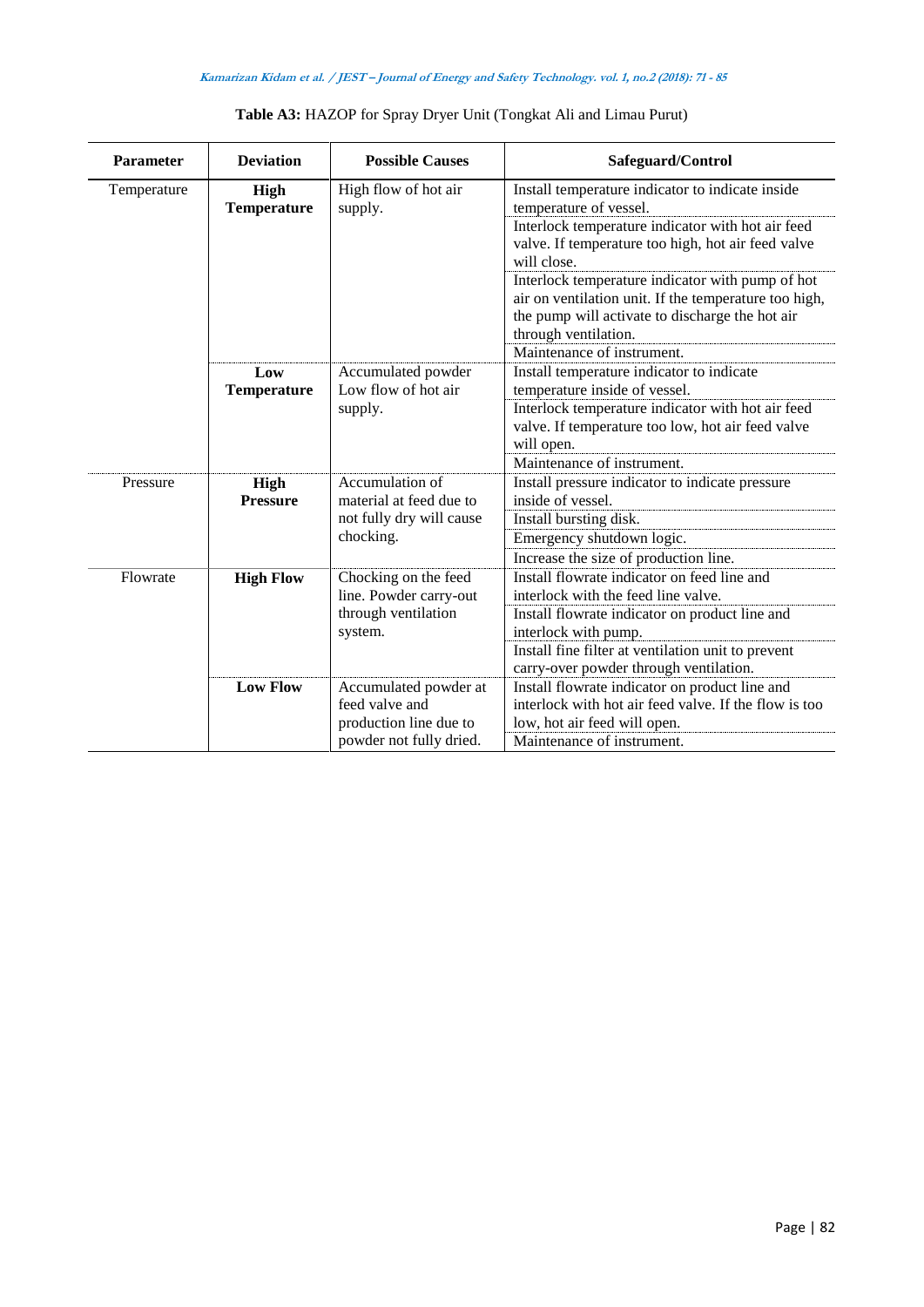| <b>Parameter</b> | <b>Deviation</b>           | <b>Possible Causes</b>                                                     | Safeguard/Control                                                                                                                                                                                                                                                                                                                                                                                                                                                                                   |
|------------------|----------------------------|----------------------------------------------------------------------------|-----------------------------------------------------------------------------------------------------------------------------------------------------------------------------------------------------------------------------------------------------------------------------------------------------------------------------------------------------------------------------------------------------------------------------------------------------------------------------------------------------|
| Level            | <b>High</b><br>level       | Excess Ethanol added in<br>extraction vessel<br>Too little Ethanol added   | Install level transmitter interlock with overflow<br>nozzle to containment system.<br>Install high alarm system.<br>Install sight glass to monitor the level.<br>Provide safety operating procedure (SOP)                                                                                                                                                                                                                                                                                           |
| Level            | Low<br>level               | in extraction vessel.                                                      | Install level transmitter guided wave radar gauge<br>for high efficiency and reliability.<br>Install low alarm system.<br>Install sight glass to monitor the level.<br>Provide safety operating procedure (SOP)                                                                                                                                                                                                                                                                                     |
| Temperature      | More<br><b>Temperature</b> | Jacket not switch off the<br>steam after reaching<br>required temperature. | Install temperature indicator to indicate inside<br>temperature of vessel.<br>Interlock temperature indicator with drainage<br>valve for steam. If the temperature too high,<br>drainage valve will open to discharge high<br>temperature steam.<br>Interlock pressure indicator and pressure gauge to<br>indicate the pressure inside the extraction vessel.<br>Install pressure relief valve (PRV).<br>Install bursting disk at 2 Bar.<br>Emergency shutdown logic.<br>Maintenance of the vessel. |
|                  | Less<br><b>Temperature</b> | Low steam supply.                                                          | Install temperature indicator to indicate<br>temperature inside of vessel.<br>Maintenance of equipment                                                                                                                                                                                                                                                                                                                                                                                              |
| Agitation        | <b>More Agitation</b>      | Stirrer motor controller<br>fails, resulting in high<br>motor speed.       | Add sensor and alarm to the stirrer.                                                                                                                                                                                                                                                                                                                                                                                                                                                                |
|                  | <b>Less Agitation</b>      | Stirrer motor controller<br>fails, resulting in slow<br>motor speed.       | Add sensor and alarm to the stirrer.                                                                                                                                                                                                                                                                                                                                                                                                                                                                |
|                  | <b>No Agitation</b>        | Pump damage.                                                               | Automatic backup pump around system.                                                                                                                                                                                                                                                                                                                                                                                                                                                                |

# **Table A4:** HAZOP for Extraction Vessel (VCO)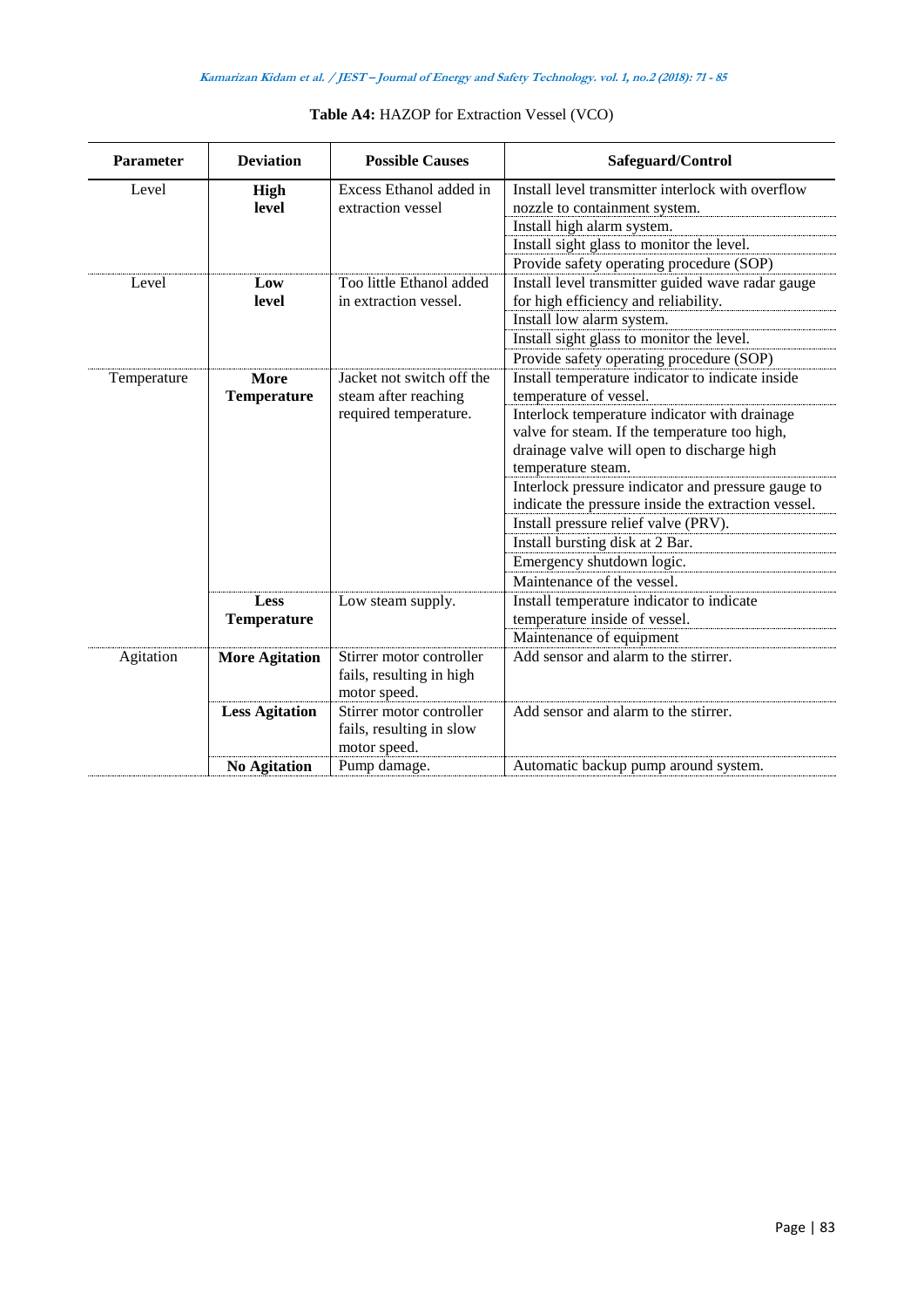| <b>Parameter</b> | <b>Deviation</b>                  | <b>Possible Causes</b>                                        | Safeguard/Control                                                                                                                                                                                                                                                                                                                       |
|------------------|-----------------------------------|---------------------------------------------------------------|-----------------------------------------------------------------------------------------------------------------------------------------------------------------------------------------------------------------------------------------------------------------------------------------------------------------------------------------|
| Temperature      | <b>High</b><br><b>Temperature</b> | Operating for long<br>duration with excessive<br>rotor speed. | Robust design of centrifuge, construction<br>material could withstand optimum temperature.<br>Operate the centrifuge at allowable operating<br>speed.                                                                                                                                                                                   |
|                  |                                   | No cooling system<br>attach to the bowl.                      | Install cooling jacket attached to centrifuge bowl.<br>High temperature indicator (TI) with shutdown<br>interlock.                                                                                                                                                                                                                      |
| Pressure         | <b>High Pressure</b>              | Heat generated inside<br>the bowl.                            | Robust design of centrifuge, construction<br>material could withstand optimum pressure.<br>Install constant pressure valve to control the<br>pressure.<br>Install pressure indicator (PI) to monitor bowl<br>temperature.<br>High pressure alarm with shutdown interlock.<br>Add-on pressure reducer at inlet and outlet<br>centrifuge. |
| Speed            | <b>High</b><br><b>Speed</b>       | Motor speed controller<br>problem.                            | Install speed controller.<br>Operate within the allowable operating speed.<br>Add-on torque indicator (TI).<br>Automatic shutdown logic on detection of high<br>speed.                                                                                                                                                                  |
| Flow             | <b>High</b><br><b>Flow</b>        | Failure of manual ball<br>valve, variable area feed<br>inlet. | Change from manual to automatic valve for<br>reliable flow rate control.<br>Install flowrate indicator (FI) at inlet feed with<br>sight glass.                                                                                                                                                                                          |

| Table A6: HAZOP for Extraction and concentration tank (VCO) |  |
|-------------------------------------------------------------|--|
|                                                             |  |

| <b>Parameter</b> | <b>Deviation</b>                | <b>Possible Causes</b>                       | Safeguard/Control                                                                      |
|------------------|---------------------------------|----------------------------------------------|----------------------------------------------------------------------------------------|
| Level            | High<br>Level                   | Intake feed valve<br>problem.                | Change from manual to automatic valve for<br>reliable flow rate control.               |
|                  |                                 |                                              | Install overflow valve.                                                                |
|                  |                                 |                                              | High level alarm.                                                                      |
|                  |                                 | Operator fail to turn off<br>the feed valve. | Emergency stop button to stop feed immediately<br>when level reaches a high point set. |
|                  |                                 |                                              | Sight glass to see the material level inside tank.                                     |
|                  | Low<br>Level                    | Intake feed valve<br>problem, feed shortage. | Change from manual to automatic valve for<br>reliable flow rate control.               |
|                  |                                 |                                              | Low level alarm.                                                                       |
|                  |                                 |                                              | Sight glass to see the material level inside tank.                                     |
| Agitation        | <b>Less</b><br><b>Agitation</b> | Stirrer motor failure.                       | Immediate stop feeding on detection of loss of<br>agitation.                           |
|                  |                                 |                                              | Regular inspection and maintenance program.                                            |
|                  |                                 | Pump failure.                                | Automatic backup pump in standby.                                                      |